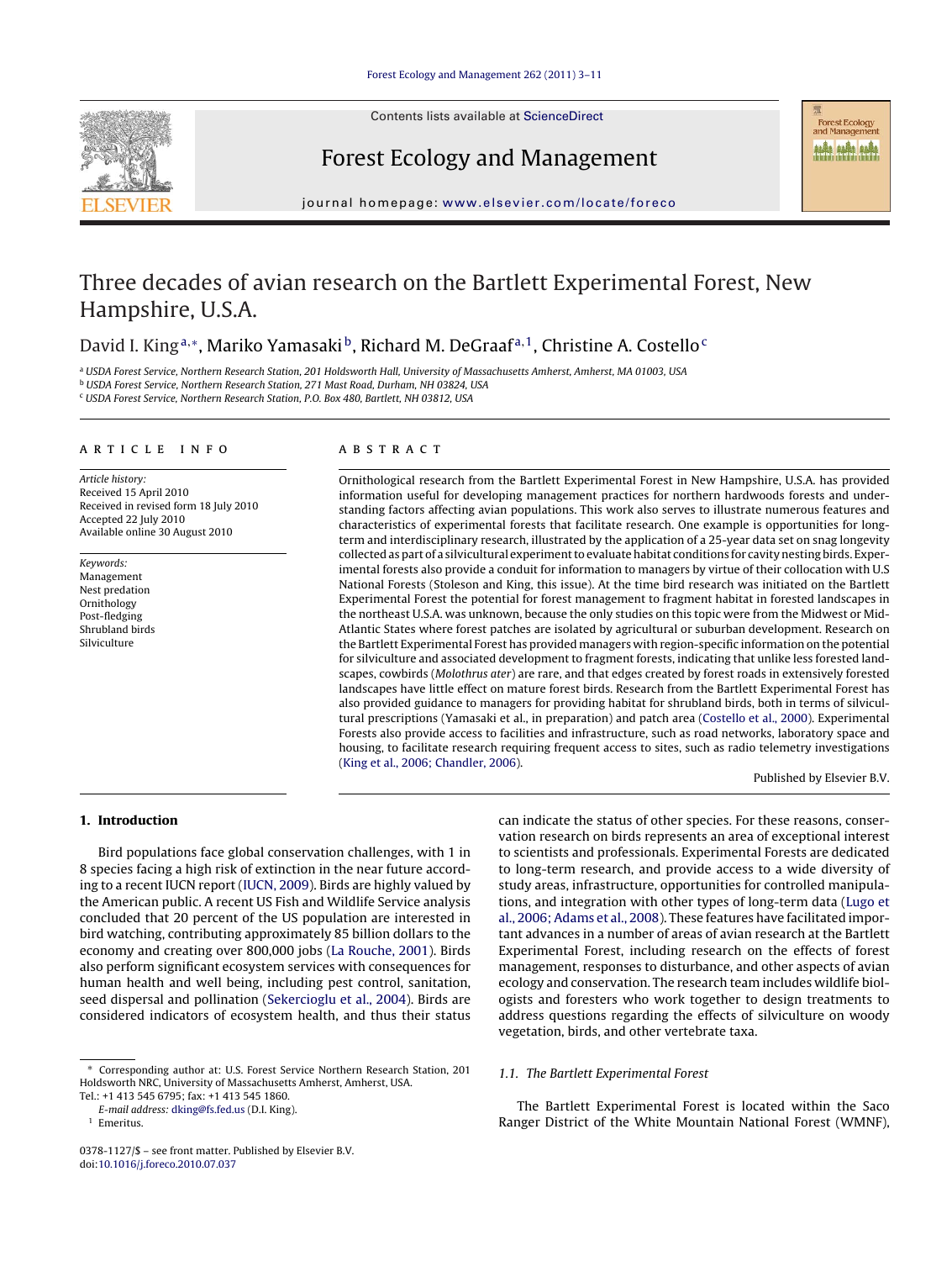

**Fig. 1.** The Bartlett Experimental Forest, Bartlett, New Hampshire, U.S.A. The numbered management units within the original extent of the Bartlett Experimental Forest is shown in medium gray, and the portion added as part of the 2005 White Mountain National Forest Land and Resource Management Plan is shown in light gray. The inset shows the location of the Bartlett Experimental Forest with the state of New Hampshire and in relation to the surrounding northeastern states.

which is part of the National Forest system, in the state of New Hampshire in the northeastern U.S.A. (44◦04 N, 71◦17 W; Fig. 1). The Bartlett Experimental Forest is managed by the Northern Research Station, which is part of US Forest Service Research and Development. Research activities began at the Experimental Forest when it was established in 1931. Originally 1,052 ha, its size more than doubled to 2,343 ha with the signing of the 2005 WMNF Land and Resource Management Plan. Elevations range from 207 m in the Saco River valley to 976 m, with aspects primarily to the north. The Bartlett Experimental Forest represents conditions of soils, elevation, climate and tree species composition typical of many forested areas throughout New England and northern New York. In the late-19th century, the lower elevations were selectively logged and some portions cleared for pasture. Fires are infrequent, however, a hurricane in 1938 did widespread damage at higher elevations on the forest. An ice storm in 1998 was the most recent large-scale natural disturbance, impacting mostly higher elevation stands. Occasional wind storms are common disturbances, but of relatively small scale. Currently, the landscape surrounding the Bartlett Experimental Forest is 97% forested, with <10% of the forest <15 years old ([U.S. Forest Service, 2005\).](#page-7-0)

The climate in the Bartlett area includes warm summers during which daytime temperatures reach the low 30s<sup>°</sup>C and cold winters, with temperatures frequently as low as -5 °C and snow accumulation to depths of 150–180 cm [\(Adams et al., 2008\).](#page-6-0) Average annual precipitation is 127 cm, distributed throughout the year. The soils at the Bartlett Experimental Forest are spodosols, developed on glacial till derived from granite and gneiss. The soils are moist but, for the most part, well drained. The black humus layer of the soil is nutritionally rich for plant growth, while lower mineral soil layers

are nutritionally deficient. In many places the soil mantle is very shallow; boulders and rocks are common. The forest is dominated by sugar maple (Acer saccharum), American beech (Fagus grandifolia) and yellow birch (Betula alleghaniensis). The upper elevations support stands of red spruce (Picea rubens) and balsam fir (Abies balsamea). Softwoods such as eastern hemlock (Tsuga canadensis), balsam fir, and spruce are commonly mixed with hardwoods, especially on cool steep slopes or on the poorly drained soils at lower elevations. Although white pine (Pinus strobus) occurs mostly in stands at lower elevations, scattered specimens can be found over a large part of the forest.

# **2. Interdisciplinary research on silviculture and birds**

#### 2.1. Bird use of snags and snag management

The Bartlett Experimental Forest has a rich history of 75 years of northern hardwood silvicultural research that has produced seminal works on topics including ecological site classification, regeneration, thinning, growth and yield, management options, old growth characteristics and natural succession (e.g., [Leak et al.,](#page-7-0) [1997; Solomon, 1977,](#page-7-0) [Solomon and Frank, 1983;](#page-7-0) and others). The integration of bird research and silvicultural studies at the Bartlett Experimental Forest provides an excellent example of the opportunities for interdisciplinary research and access to long-term data that make work on Experimental Forests so productive.

Forest practices require the careful consideration of the effects of forestry on non-timber values, and work at the Bartlett Experimental Forest has made a substantial contribution to our understanding of the effects of silviculture on birds and other wildlife, as well as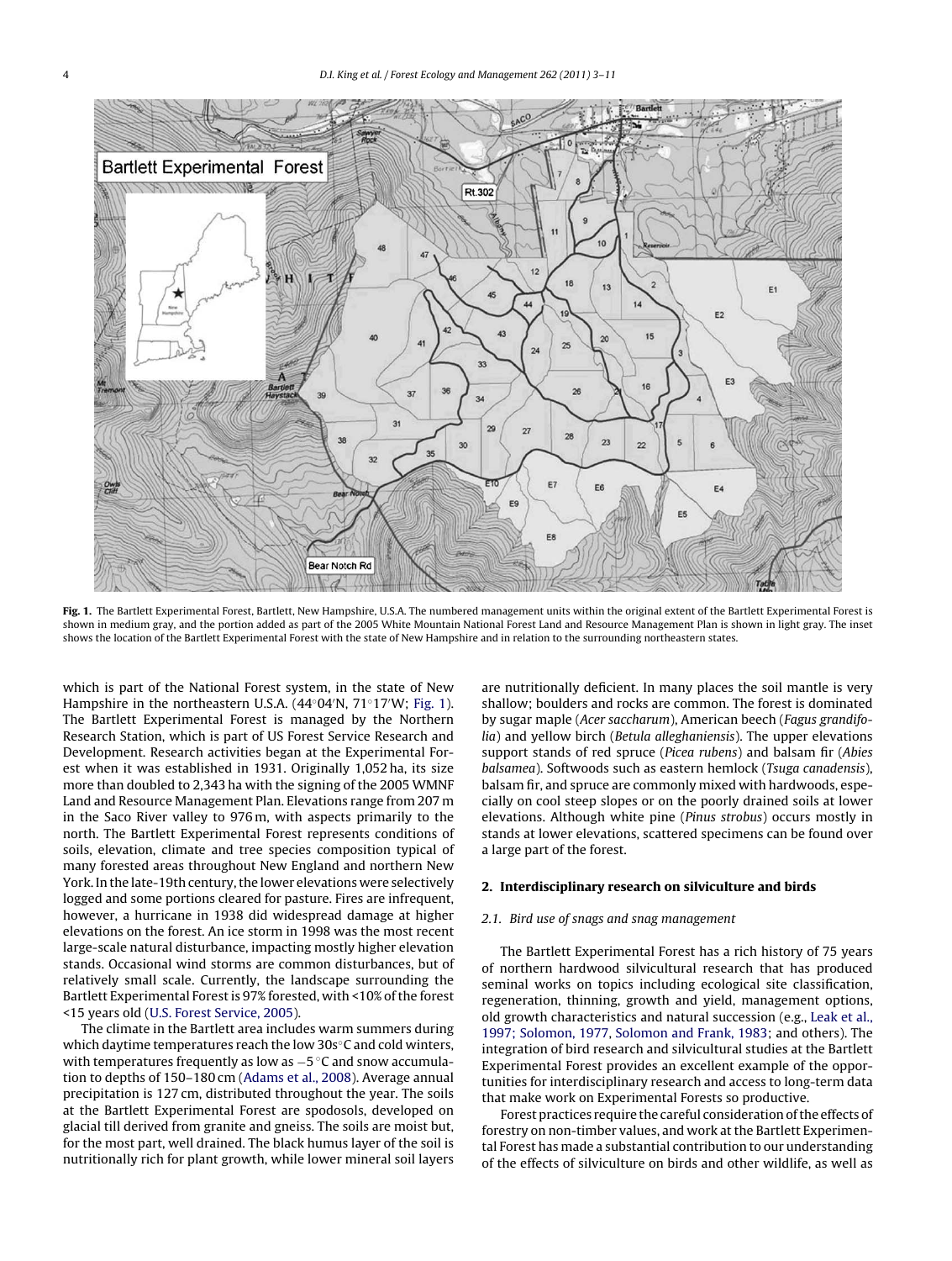on how to integrate these values into forest management. Foresters and wildlife biologists recognize the importance of standing snags and coarse woody debris as interdependent habitat components within managed forests in New England ([DeGraaf and Shigo, 1985;](#page-6-0) [Tubbs et al., 1987\).](#page-6-0) Both standing snags and coarse woody debris provide numerous foraging opportunities and cavity nesting and roosting sites for various woodpeckers (i.e., primary excavators) and secondary cavity-using birds while standing [\(Healy et al., 1989;](#page-7-0) [Welsh et al., 1992; DeGraaf and Yamasaki, 2001\).](#page-7-0) Bird use of snags varies with size and type of defect, and although foraging or nesting activity occurs in 90 percent of snags, excavated cavities are found in far fewer (6%) snags [\(Yamasaki and Leak, 2006\).](#page-8-0)

This information on avian use of snags has been highly valuable for short-term planning; however, more recently it has become clear that long-term planning is required to assure snag recruitment throughout the life of the stand. [Yamasaki and Leak \(2006\)](#page-8-0) addressed the issue of snag longevity on the Bartlett Experimental Forest, which represents an early effort at advancing coordination between foresters and the interests of forest bird communities while capitalizing on a 25-year long dataset on tree mortality. Foresters understand the importance and value of long-term growth studies with individually marked trees and repeated measurements [\(Solomon, 1977; Solomon and Frank, 1983; Leak et al.,](#page-7-0) [1997\).](#page-7-0) Following the mortality component in these types of studies can give habitat biologists and foresters further insights into the snag longevity patterns in other forest types in the region. Using data on snag longevity from a long-term hardwood growth study on the Bartlett Experimental Forest [\(Solomon, 1977\),](#page-7-0) [Yamasaki and](#page-8-0) [Leak \(2006\)](#page-8-0) examined the fate of 568 snags and found that approximately one-third of the oldest dense hardwood sawtimber snags were still standing 20–25 years after death and 17% were still visible on the ground. Seventeen percent of the older moderately dense hardwood sawtimber snags were standing 15–20 years after death, 50% were still visible on the ground, and 33% had decomposed. Polesized snags appeared to stand for shorter times than sawtimber and large sawtimber snags. Percentage of decomposed poles increased steadily over time. These results have proven to be useful in predicting future wildlife habitat conditions in managed stands, as well as providing better rates of decomposition information when modeling coarse woody debris.

# 2.2. The effect of silviculture on bird habitats and populations

Forest management activities have come under increasing public scrutiny in recent years, especially on public lands, where managers need to state the effects of forest management practices on other resources, especially wildlife such as birds [\(DeGraaf](#page-6-0) [and Chadwick, 1987\).](#page-6-0) Long-term silvicultural research on tree regeneration methods on the Bartlett Experimental Forest has provided additional opportunities for interdisciplinary ornithological research by Yamasaki et al. (unpublished results), who compared bird communities in stands treated with clearcutting and shelterwood harvests. Clearcutting is a widely used silvicultural technique that has received particular public criticism, which has led managers to emphasize alternative forms of silviculture. The most likely silvicultural alternative in areas that are esthetically sensitive is low-density shelterwood cutting [\(Miller et al., 2006\),](#page-7-0) which allows abundant sunlight to reach the forest floor but softens the visual impact. Low-density shelterwoods in northern hardwoods commonly leave a residual basal area of about  $7-9$  m<sup>2</sup>/ha. For a conventional shelterwood the residual would consist of mature trees in preparation for a final removal a few years later. For a deferred shelterwood, the residual trees would be small sawtimber that would add volume and quality over the next few decades.

Partial cutting, such as single tree selection or the initial stage of a shelterwood cut, appear to have great potential for managing forest birds because it alters the vegetation structure in a stand enough to permit the establishment of at least some earlysuccessional birds without eliminating all of the mature forest bird community [\(Webb et al., 1977; Annand and Thompson, 1997\).](#page-7-0) [King and DeGraaf \(2000\)](#page-7-0) reported that differences in bird species distribution among treatments were the result of differences in habitat structure among treatments. Bird species diversity and species richness were significantly higher in shelterwoods than either mature forest or clearcuts, although there were bird species that occurred exclusively, or nearly so, in each of the three treatments. Similarly, DeGraaf and Chadwick (1987) found that breeding birds could be grouped as either mature forest or early-successional stand condition obligates.

Experimental harvests on the Bartlett Experimental Forest provided the opportunity to compare the effects of a clearcut and a low-density deferred shelterwood [\(Fig. 2\)](#page-3-0) on tree regeneration and songbird richness over an 8-year period following harvests on each (Yamasaki et al., unpublished results). A paired comparison of clearcut and shelterwood areas showed that clearcutting with no residual overstory provided a much higher proportion of early-successional tree species, and much lower proportion of beech and striped maple regeneration. Clearcutting produced a comparable level of songbird richness as shelterwoods, however, clearcuts had a higher proportion of early-successional songbird species than shelterwoods, which supported more forest species (Yamasaki et al., unpublished results). This is consistent with the findings of other studies in the region (e.g., [DeGraaf, 1991; King](#page-6-0) [and DeGraaf, 2000\)](#page-6-0) that the effect of management activities varies in proportion to the magnitude of the alteration of the vegetation. Although partial cutting retains a larger proportion of the bird species characteristics of intact forest, the use of partial cutting exclusively would result in the decline of several species that were exclusively found in either mature forest or clearcuts, and would consequently result in a decrease in species diversity at the landscape scale [\(DeGraaf and Chadwick, 1987; King and DeGraaf,](#page-6-0) [2000\).](#page-6-0) Based on their observations, Yamasaki et al. (unpublished results) recommended a variety of silvicultural techniques to maintain avian species diversity across forested landscapes in New England.

# **3. Fragmentation issues in forested landscapes**

At the time bird research was initiated on the Bartlett Experimental Forest, the potential for forest management to fragment habitat in forested landscapes in the northeast U.S.A. was unknown, because the only studies on this topic were from the Midwest or Mid-Atlantic States where forest patches are isolated by agricultural or suburban development (e.g., [Gates and Gysel, 1978;](#page-7-0) [Whitcomb et al., 1981; Wilcove, 1985; Temple and Carey, 1988\).](#page-7-0) Predation rates on both natural and artificial nests have been shown to be higher in small than in large fragments and are influenced by the distance to the forest edge ([Gates and Gysel, 1978; Ambuel](#page-7-0) [and Temple, 1983\).](#page-7-0) Elevated nest predation rates have therefore been proposed as indicators of forest fragmentation [\(Whitcomb](#page-8-0) [et al., 1981\).](#page-8-0) Landscape-level reductions in avian nesting success associated with forest fragmentation are largely the result of changes in abundance and distribution of nest predators and brood parasites ([Donovan et al., 1995; Robinson et al., 1995\).](#page-7-0) Their abundance increases in fragmented landscapes because of increases in food resources associated with agricultural or suburban development ([Wilcove, 1985; Andren, 1992\).](#page-8-0) Their distribution changes in fragmented landscapes as nest predators invade forest edges from surrounding non-forest habitats that have more abundant food resources [\(Angelstam, 1986\),](#page-6-0) or as nest predators concentrate near edges because of increased structural heterogeneity or plant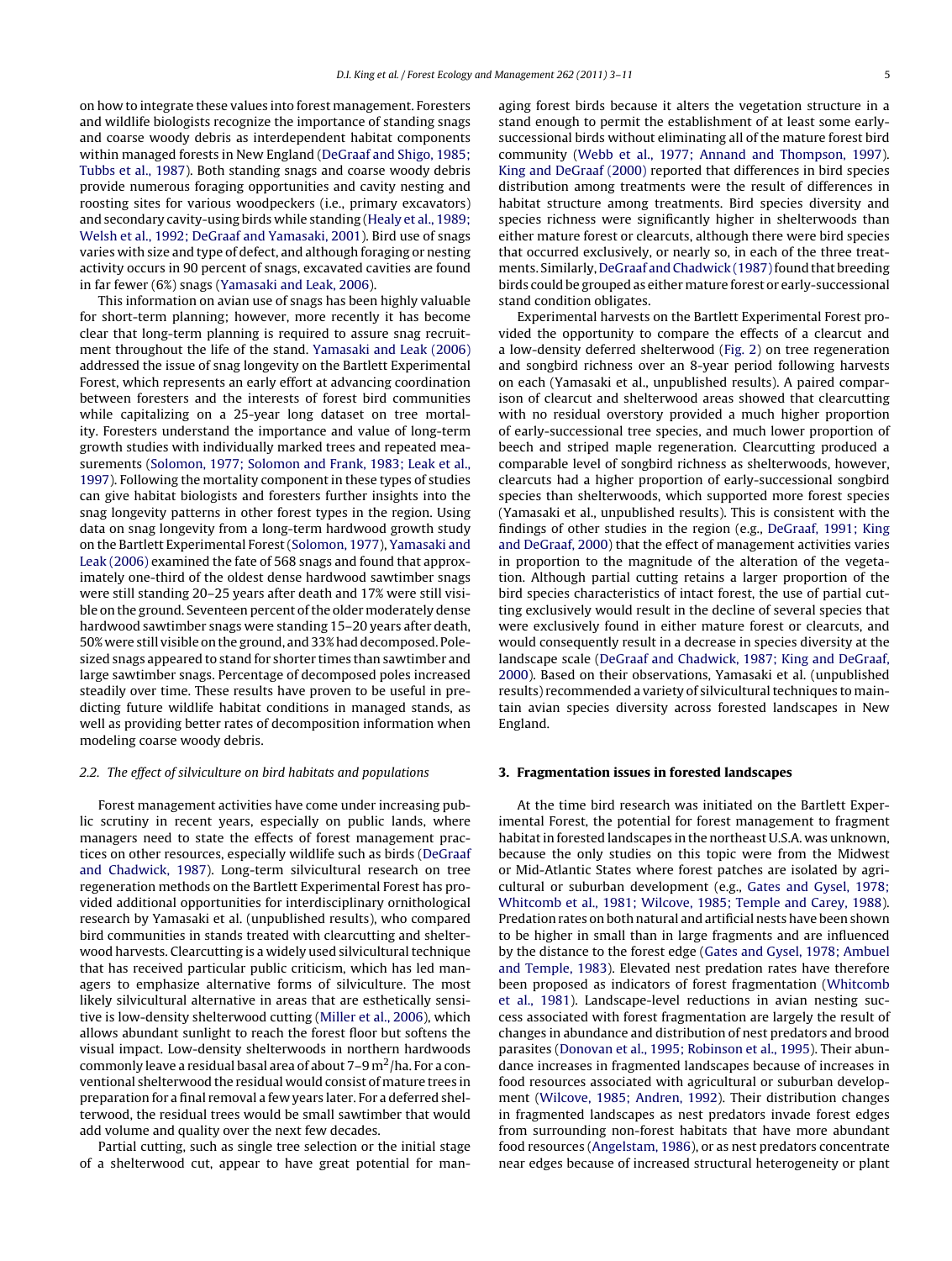<span id="page-3-0"></span>

**Fig. 2.** Images of unmanaged forest (a.), a clearcut 7 years post-harvest (b.), and a shelterwood 9 years post-harvest (c.) on the Bartlett Experimental Forest, Bartlett, New Hampshire, U.S.A.

# species composition near edges ([Forsyth and Smith, 1973; Gates](#page-7-0) [and Gysel, 1978; Chasko and Gates, 1982\).](#page-7-0)

These explanations of changes in nest predator and brood parasite abundance and distribution are predicated on disturbances that provide non-forest habitat with abundant food resources, and that persist long enough to result in increased vegetative structure or changes in floristic composition near edges. The results of these studies are not necessarily applicable to extensively forested

landscapes where forest is not isolated [\(DeGraaf and Healy, 1990\)](#page-6-0) and where resources that support inflated numbers of nest predators and brood parasites in agricultural and suburban habitats are absent [\(King et al., 1997\).](#page-7-0) Edges between even-aged northern hardwood stands, even of greatly contrasting age or height, are different from field-forest edges ([DeGraaf, 1992\).](#page-6-0) Foliage profiles in stands of widely disparate ages are similar, and effects of boundaries between even-aged stands on breeding birds are ephemeral. Vegetation in northern hardwood openings regenerates to a height of ∼5 m within a decade [\(McClure et al., 2000\),](#page-7-0) which restricts light penetration and growth of a brushy border ([King et al., 1996\).](#page-7-0) Thus, there are no unique species or assemblages between different-aged forests sampled in extensively forested areas in New Hampshire [\(DeGraaf, 1992\).](#page-6-0) Similarly, [King et al. \(1997\)](#page-7-0) reported that there was no evidence that forest birds avoided clearcut borders.

Research on the Bartlett Experimental Forest has been directed at assessing the potential for forest management to result in forest fragmentation. Although reductions in nesting success as a result of changes in landscape composition or increases in amount of edge may decrease the viability of forest bird populations [\(Temple](#page-7-0) [and Carey, 1988; Thompson, 1993; Donovan et al., 1995\),](#page-7-0) in the area surrounding the Bartlett Experimental Forest the primary source of forest disturbance is small scale clearcutting, which produces essentially no isolation, reverts quickly back to forest, and does not provide the habitat or food subsidy for potential nest predator species typically associated with agricultural or suburban habitats. Thus, it was unclear whether the findings of studies of nest predator response to edges from fragmented landscapes with significant human development apply to extensively forested landscapes consisting of forest and scattered clearcuts, although subsequent research has shown that nest success is lower for some bird species near clearcut borders than in forest interiors ([King et](#page-7-0) [al., 1996; Flaspohler et al., 2001; Manolis et al., 2002\).](#page-7-0) [DeGraaf](#page-6-0) [\(1995\)](#page-6-0) reported that depredation rates on artificial ground and shrub nests monitored by trip cameras were similar between managed and reserved forest blocks. Elevated nest predation rates are generally considered to be indicative of fragmented forest conditions, so the results of this study suggest that extensive northern hardwood forests in northern New England are not fragmented by even-aged silviculture with clearcut regeneration. This finding is subject to the biases associated with artificial nests, which may not reflect patterns of nest predation on actual birds' nests [\(King et al., 1999\),](#page-7-0) however, it is supported by the fact that nest survival rates on ovenbirds (Seiurus aurocapilla) on the Bartlett Experimental Forest (0.45 probability of fledging young; [King and](#page-7-0) [DeGraaf, 2002\)](#page-7-0) are nearly twice as high as ovenbird nest survival rates in fragmented forests in the Midwestern U.S.A. (0.26 probability of fledging; [Donovan et al., 1995\).](#page-7-0) Thus, managers are obligated to consider the effects of forest management activities in their management plans, yet to the extent that Midwestern and mid-Atlantic systems differ from forested landscapes in the northeastern U.S.A., comprehensive assessments of these management activities based on research from fragmented landscapes will be ineffective.

# 3.1. Distribution of brown-headed cowbirds

A conspicuous component of more fragmented systems is the presence of brown-headed cowbirds (Molothrus ater), which are social brood parasites that lay their eggs in the nests of other bird species, reducing their reproductive success through the removal of host eggs and competing with host nestlings. Most research describing the potential effects of cowbirds on other birds has been conducted in landscapes where agricultural habitats favored by cowbirds are abundant and forest cover is a minor landscape component ([Yamasaki et al., 2000\).](#page-8-0) Managers in extensively forested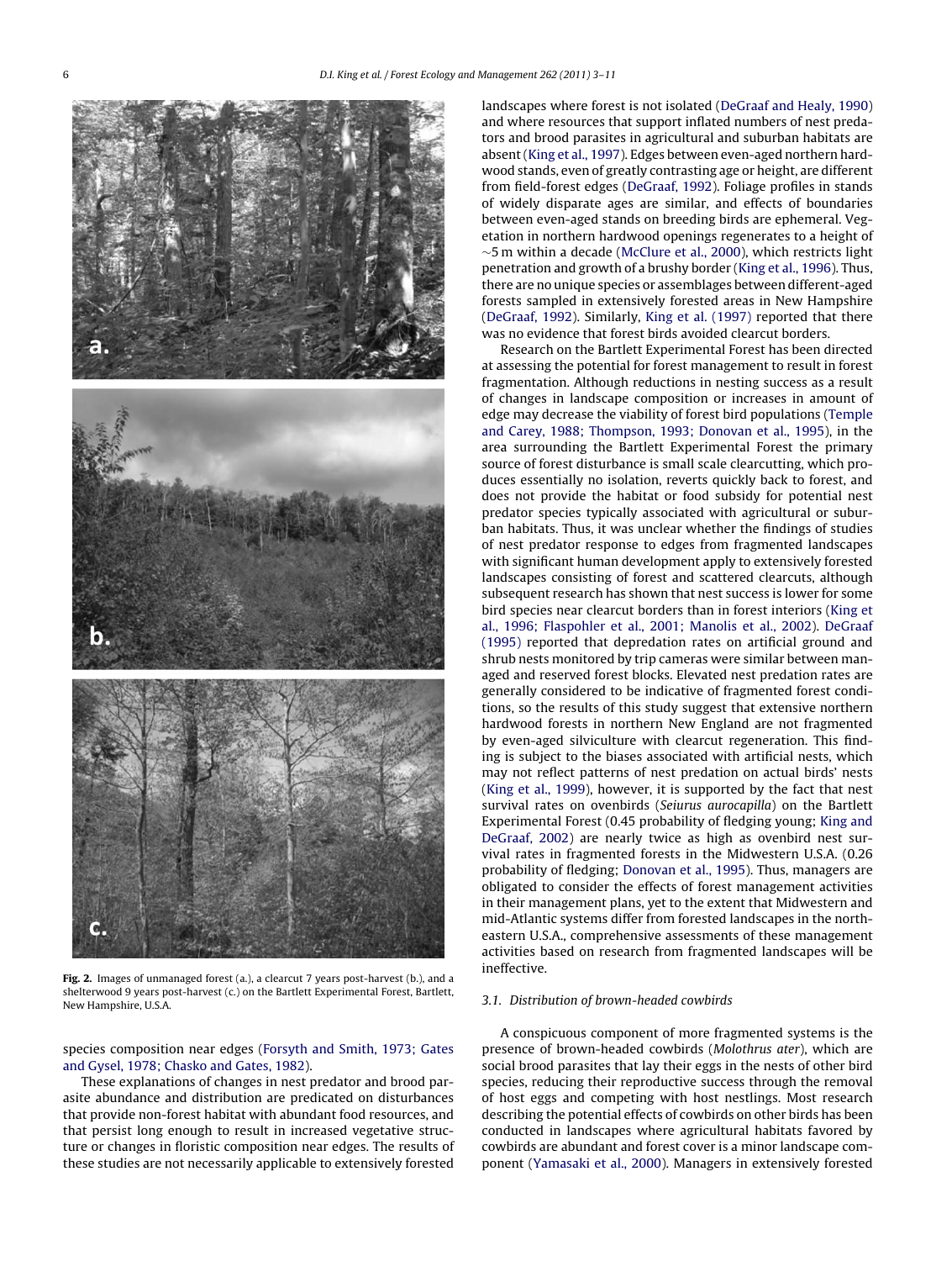landscapes of the northeast U.S.A. require information on how forest management activities affect cowbird numbers and their potential to impact native bird communities. [Yamasaki et al. \(2000\)](#page-8-0) conducted surveys on the Bartlett Experimental Forest and surrounding areas. Of 365 observations of cowbirds, 361 of these were outside the boundaries of the White Mountain National Forest where agricultural and residential habitats comprised 27% of the land cover. In contrast, only 4 cowbirds were detected in areas within the boundaries of the White Mountain National Forest, which was 98% forested. Nesting studies conducted on the White Mountain National Forest during the same general time period ([King et al., 1996, 2001; Chandler et al., 2009a\)](#page-7-0) report rates of cowbird parasitism < 1%, indicating that the low abundance of cowbirds reported by [Yamasaki et al. \(2000\)](#page-8-0) also reflected a generally low level of parasitism on actual nests. The findings by [Yamasaki](#page-8-0) [et al. \(2000\)](#page-8-0) provided managers with some assurance that unlike findings in more fragmented regions of the country, management activities on the White Mountain National Forest are unlikely to result in any elevation of risk of cowbird parasitism.

# 3.2. Nest predator species composition

Another contribution to ornithological research from the Bartlett Experimental Forest concerns the identification of nest predators species using videography [\(King et al., 2001; King and](#page-7-0) [DeGraaf, 2006\).](#page-7-0) Regional variation in nest predator communities is thought to be responsible for the variation in predation pressure associated with habitat fragmentation (e.g., [Robinson et al.,](#page-7-0) [1995\).](#page-7-0) This regional variation is apparent in the predators recorded on video at bird nests. For example, snakes and ants have been reported to be important nest predators in the central and southern United States [\(Thompson et al., 1999; Stake and Cimprich, 2003;](#page-7-0) [Stake et al., 2004\),](#page-7-0) but these predators were not observed in the northwestern United States [\(Liebezeit and George, 2002\).](#page-7-0) To date, few studies involving the use of video cameras have been conducted in the northeastern United States. Nest predation is an important cause of avian nest failure ([Ricklefs, 1969\),](#page-7-0) and elevated rates of nest predation can potentially compromise the viability of forest bird communities ([Donovan et al., 1995\).](#page-7-0)

The effect of management on bird populations is most directly manifested through changes in predation rates, yet except for anecdotal information and data from artificial nests, neither of which yield accurate data about actual predators [\(King et al., 1999\),](#page-7-0) we do not know which predator species are responsible for depredating nests. The lack of information about the identity of nest predators may confound efforts to understand or predict the effects of habitat conditions or management activities on bird populations. For example, squirrels and chipmunks are thought to be important nest predators ([Sloan et al., 1998\),](#page-7-0) and higher rates of nest predation near edges in northern New England ([King et al., 1996,](#page-7-0) [1998a\)](#page-7-0) have been attributed to this greater concentration of sciurids in these habitats [\(King et al., 1998b\).](#page-7-0) Prior to the advent of compact video monitoring technology, however, it has not been possible to verify what predator species are responsible for most nest predation. In the absence of this information, the mechanism actually responsible for edge-related nest predation in northern New England remained unknown.

King and DeGraaf (2006) identified nest predators on the Bartlett Experimental Forest using a video methodology of their own design ([King et al., 2001\),](#page-7-0) and found that the diversity of nest predators at their site (4 species) was similar to the median number of predator species detected on 13 published studies from North America (5 species). Mice and raptors were detected more frequently at the Bartlett Experimental Forest than in other published studies ([King and DeGraaf, 2006\).](#page-7-0) Their results indicate a variety of potential nest predators exist in northern New Hampshire and that, as a result, analyses of possible relationships between nest predation and habitat characteristics will be more difficult than if there were a single dominant predator. Because different predators differ in their search strategies and in the sensory cues used to locate nests, birds nesting in hardwood forests in New Hampshire may not be able to select nest sites that will provide security from all predators ([Liebezeit and George, 2002\).](#page-7-0) This combination of a diverse predator community and predator-specific differences in sensory abilities, periods of activity, and hunting methods might be responsible for the conflicting results among studies concerning the importance of nest site characteristics in influencing predation rates [\(Pietz and Granfors, 2000\).](#page-7-0)

# 3.3. Effect of forest roads on birds

The creation of forest roads is another standard component of forest management, and has come under increasing scrutiny in recent years as a result of its perceived effects on forest health. Forest roads can potentially have a number of harmful effects on forest health, including the disruption of natural hydrological processes, increased erosion, or the facilitation of the invasion of forest interiors by exotic plants [\(Forman, 1998; Trombulak and Frissell, 2000\).](#page-7-0) Recent studies indicate that forest roads can affect the distribution of forest birds. [Rich et al. \(1994\)](#page-7-0) in New Jersey found that several forest bird species were less abundant near forest roads than in forest interiors. Similarly, [Ortega and Capen \(1999\)](#page-7-0) reported that ovenbirds were less abundant near forest roads than in areas away from roads.

[King and DeGraaf \(2002\)](#page-7-0) studied the effects of maintained and unmaintained forest roads on the Bartlett Experimental Forest to determine whether forest roads affected forest bird nest success, habitat or microclimate. They found that nest survival was actually higher within 0-75 m of maintained roads than >75-150 m away, which they attributed to avoidance of roadside areas by predators or improvements in some unmeasured habitat conditions not included in the analyses. They concluded that small, unsurfaced forest roads at low road density do not result in decreases in forest passerine bird productivity in extensively forested areas in New England.

The absence of increased nest predation near roads on the Bartlett Experimental Forest may be attributable to the fact that the roadsides there differ from other types of edges near which nest predation rates has been found to be higher. For example, permanent edges adjacent to agricultural or suburban development may develop vegetation structure distinct from areas away from edges that may concentrate nest predators [\(Gates and Gysel,](#page-7-0) [1978\).](#page-7-0) Furthermore, food resources that may attract nest predators to edges adjacent to suburban or agricultural development, such as waste grain or garbage, are absent in the roadways we studied. [Rich et al. \(1994\)](#page-7-0) reported greater brown-headed cowbird abundance near roads, especially roads with grassy shoulders. In forested landscapes such as northern New England, cowbirds are scarce ([Yamasaki et al., 2000\),](#page-8-0) and therefore the facilitation of cowbird invasion of forest areas in landscapes such as the White Mountain National Forest is not likely an important factor affecting avian reproductive success. In contrast, the construction of roads in regions where cowbirds are abundant might facilitate the invasion of interior forest by these brood parasites ([Gates and Evans,](#page-7-0) [1998\).](#page-7-0) Decreases in invertebrate food resources appear to affect the distribution and reproductive success of forest birds in fragmented landscapes ([Burke and Nol, 1998; Zanette et al., 2000\).](#page-6-0) Unlike edges in fragmented landscapes, the roads on the Bartlett Experimental Forest do not create large gaps in the canopy and were not associated with changes in microclimate [\(King and DeGraaf,](#page-7-0) [2002\)](#page-7-0) as reported from fragmented landscapes ([Burke and Nol,](#page-6-0) [1998; Zanette et al., 2000\).](#page-6-0)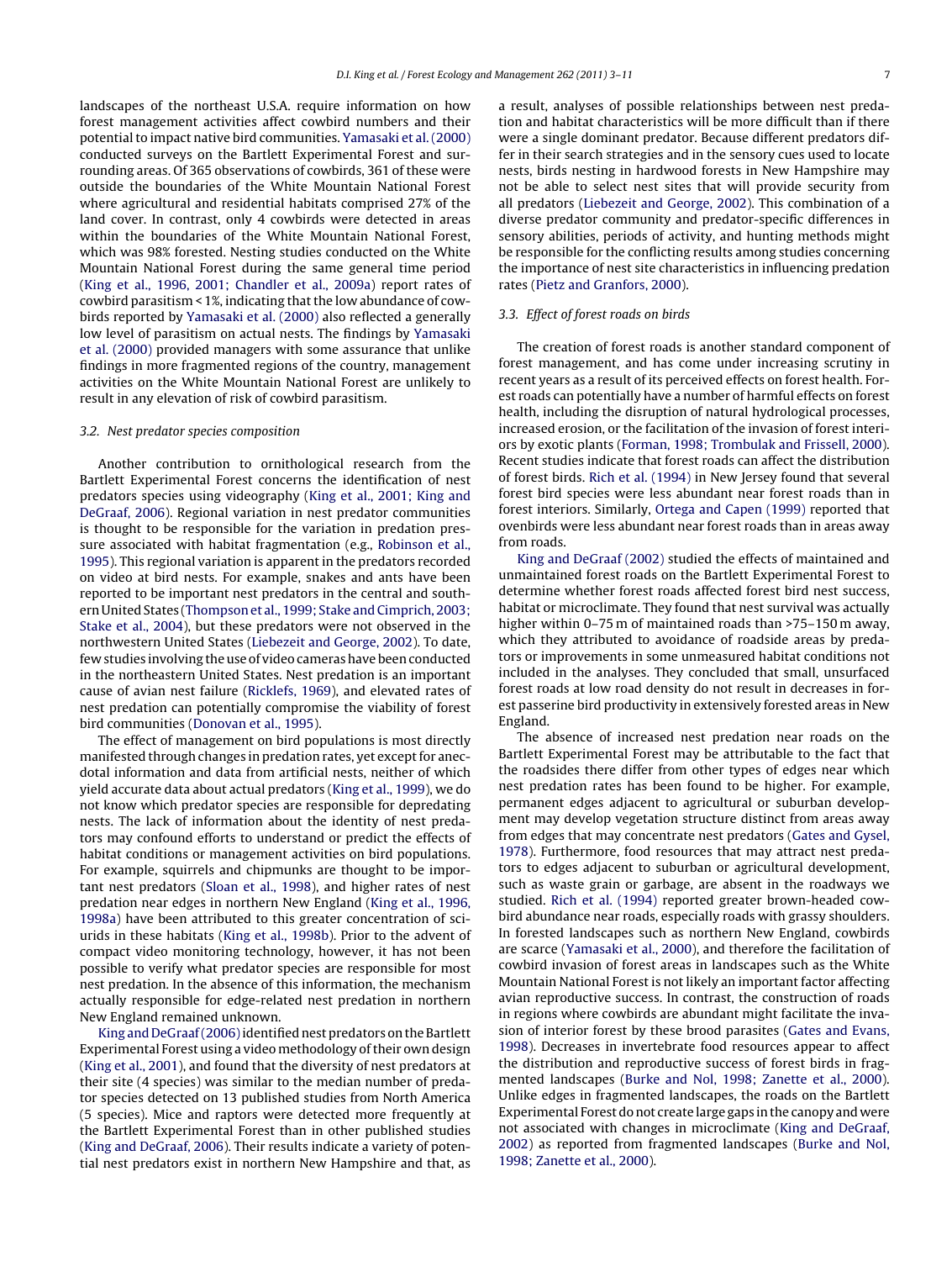# **4. Shrubland birds**

#### 4.1. Habitat selection and management for shrubland birds

Many shrubland bird species are declining in eastern North America and as a result have become the focus of substantial conservation concern ([Askins, 1993; Brawn et al., 2001; Hunter](#page-6-0) [et al., 2001\).](#page-6-0) These declines are associated with large-scale land use changes over the last century as mature forests have replaced old fields ([DeGraaf and Miller, 1996; Litvaitis, 1993\),](#page-6-0) and the use of even-aged silviculture has decreased [\(Trani et al., 2001;](#page-7-0) [Oehler, 2003\).](#page-7-0) In addition, the region's natural disturbance regime has been disrupted by fire suppression, flood control, reduction of beaver (Castor canadensis) populations, and establishment of younger forests that are more resistant to wind events [\(Lorimer,](#page-7-0) [2001; DeGraaf and Yamasaki, 2003; Chandler et al., 2009b\).](#page-7-0) Thus, it is the view of many conservationists that active management will be needed to conserve these species [\(Hunter et al., 2001; DeGraaf](#page-7-0) [and Yamasaki, 2003\).](#page-7-0)

Clearcutting provides the early-successional habitat required or utilized by a variety of songbirds ([DeGraaf, 1991; Costello et al.,](#page-6-0) [2000; King and DeGraaf, 2000\).](#page-6-0) Numerous studies have examined patterns of community change over successional time, documenting for example that species bird species diversity increases during secondary succession in forests (e.g., [Johnston and Odum, 1956;](#page-7-0) [Shugart and James, 1973; May, 1982\).](#page-7-0) These patterns in community structure are in part the result of the restriction of individual species to certain seral stages. For example, in northern hardwoods forests, the bird community undergoes almost 100% species turnover from stand initiation to stand maturity ([DeGraaf, 1991\).](#page-6-0) Although the period of time over which clearcuts provide habitat for shrubland birds is known from studies assembling chronosequences from different-aged sites ([DeGraaf, 1991; Schlossberg and](#page-6-0) [King, 2009\),](#page-6-0) an inherent assumption of these studies is that the characteristics of the individual sites combined yields the same information as if individual sites were actually followed through time. Long-term data with which to test this assumption are uncommon; however, Yamasaki et al. (unpublished results) surveyed breeding birds at two sites on the Bartlett Experimental Forest from 1999 through 2007 and showed that early-successional species began to occupy the clearcut in the first growing season and became the majority component of the bird community by the third growing season, maintaining that position until the seventh growing season. Generalists/later-successional species were the majority component of the bird community in the low-density shelterwood throughout the study. Numbers of early-successional individuals far outweighed generalists/later-successional individuals in the clearcut throughout the study; while the number of generalists/later-successional individuals comprised the majority in the low-density shelterwood throughout the study. These observations generally confirmed the results of other studies based on chronosequences, and provide managers with information needed to inventory and manage habitat for shrubland birds.

# 4.2. Area sensitivity of shrubland birds

It is clear from the foregoing that clearcutting is an effective technique for creating habitat for shrubland birds ([DeGraaf,](#page-6-0) [1991; Thompson et al., 1992; King and DeGraaf, 2000;](#page-6-0) Yamasaki et al., unpublished results), however, comparatively little information exists on avian responses to patch size. Clearcutting is the most common method of even-aged management practiced on the White Mountain National Forest, and although it is an efficient method for regenerating many tree species [\(Leak et al., 1997\),](#page-7-0) and is an effective means of providing wildlife habitat ([Hunter, 1990;](#page-7-0) [DeGraaf et al., 2006\),](#page-7-0) the use of clearcutting has been reduced significantly on public lands. Reasons for this reduction are mainly due to public sensitivity to the visual impact of clearcuts and perceived detrimental effects to wildlife habitat and forest health. This criticism has led to increased utilization of uneven-aged silvicultural practices, such as group selection on the White Mountain National Forest. Under this system, groups of two or more adjacent trees are removed from the forest overstory at intervals ranging from 10 to 20 years. The size of these openings ranges from 0.05 to 0.80 ha depending on management objectives. If group selection were to replace clearcutting as the predominant silvicultural technique, managed forest openings on the White Mountain National Forest will be limited to 0.80 ha in size. Previous studies have focused on the minimum size of forest fragments required to support songbirds that breed in mature stands ([Galli et al., 1976; Ambuel and](#page-7-0) [Temple, 1983; Robbins et al., 1989\);](#page-7-0) however, information is lacking on the area sensitivity of species requiring early-successional habitat. The size of a forest opening may be an important feature with respect to breeding bird composition; evidence to support this has been described by [Rudnicky and Hunter \(1993\)](#page-7-0) who found an increase in species richness with an increase in clearcut size up to 20 ha. Information is also sparse on the communities that utilize the uncut forested portions of a group selection stand.

To provide an evaluation of the potential for group selection to provide habitat for shrubland birds, [Costello et al. \(2000\)](#page-6-0) surveyed forest openings on the Bartlett Experimental Forest and environs and found that species richness was significantly higher in clearcut openings than in group selection openings, and that a number of species found in clearcuts were scarce or absent in group selection cuts. They concluded that, relative to avian use, the group selection system does not provide habitat similar to that created by clearcutting in extensive northern hardwood stands. The group selection system appears to retain much of the mature forest bird community while providing for a limited number of early-successional bird species. Gradual replacement of clearcutting with group selection harvests could result in reduced avian diversity across large forested tracts. These results have important implications for forest managers seeking to provide bird habitat during the course of management activities.

# **5. Post-fledging ecology—habitat selection and habitat-specific survival**

#### 5.1. Species-specific patterns

Relatively little attention has been given to the post-fledging period (the period of time between fledging and the onset of migration), which might also have an important influence on migrant populations. Studies of parids ([Dhondt, 1979; Perrins, 1980; Naef](#page-7-0)Daenzer [et al., 2001\),](#page-7-0) the European blackbird (Turdus merula; [McGrath, 1991\),](#page-7-0) the yellow-eyed junco (Junco phaeonotus; [Sullivan,](#page-7-0) [1989\)](#page-7-0) and the Florida scrub jay (Aphelocoma c. coerulescens; [Woolfenden, 1978\)](#page-8-0) all indicate that mortality is indeed heavy during this period. One aspect that is almost entirely lacking from these studies is the habitat use of fledgling birds during the period between leaving the nest and independence, and its relationship to survival. The reason for this oversight is probably related to the fact that until relatively recently, studies of this nature had to rely on capture–recapture models of birds banded as nestlings; hence opportunities to resight juvenile birds and evaluate their habitat use were limited. This has changed with the development of lightweight radio transmitters, which have permitted a quantum leap in our understanding of the ecology of bird species during this period.

Patterns of habitat selection by nesting adults of many bird species are relatively well understood; however, recent studies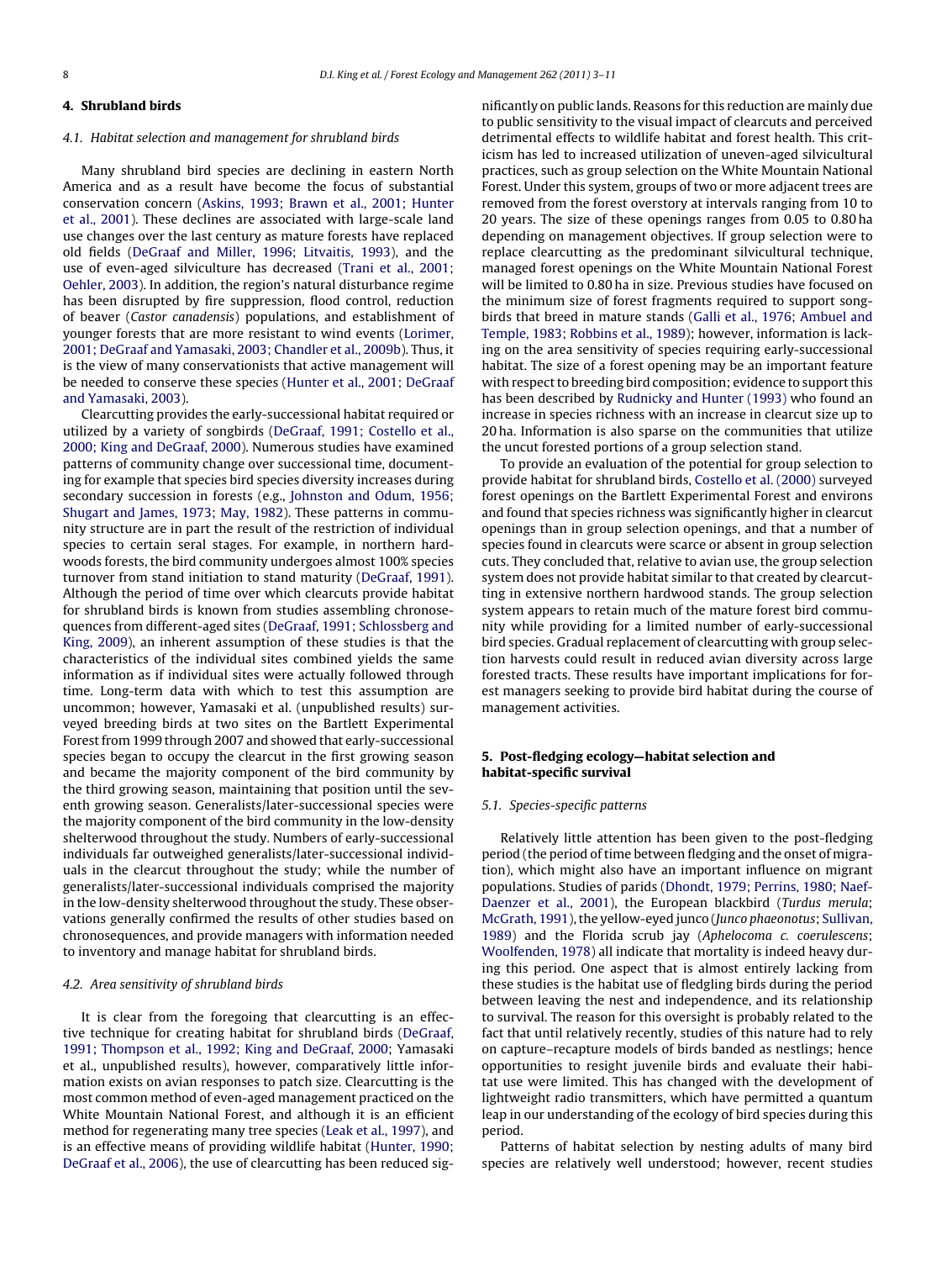<span id="page-6-0"></span>indicate that the habitat preferences of some forest birds change after the young fledge from the nest. For example, studies indicate that wood thrush fledglings move from nest sites in mature forest into stands of dense vegetation in which they stay for extended periods of time until they migrate (Anders et al., 1998; Vega Rivera et al., 1998). Moreover, fledgling survival rates are relatively low during the time period between fledging and when they reach these areas with dense vegetation, but increase dramatically thereafter (Anders et al., 1998). This last point is especially important in light of studies suggesting that bird populations are particularly sensitive to mortality during the post-fledgling period [\(Perrins, 1980;](#page-7-0) [Kurzejeski and Vangilder, 1992\),](#page-7-0) suggesting that this parameter has a potentially important influence on population dynamics in at least some bird species.

To address the lack of information on the post-fledging period, [King et al. \(2006\)](#page-7-0) studied ecology of fledging ovenbirds on the Bartlett Experimental Forest using radio telemetry and found that habitat at sites used by radio-marked fledgling ovenbirds was characterized by fewer large trees and greater vertical structure 0–3 m above ground than ovenbird nest sites. Similarly, habitat at sites used by fledgling ovenbirds was characterized by fewer large trees and greater vertical structure than unused sites. Most (80%) of the 15 mortalities that we observed were due to predation. Nine (70%) of these occurred within the first 3 days of fledging, resulting in a significant drop in survival during this period. Fledgling survival increased significantly with increased vegetation structure. Chandler (2006) did a similar study on the Swainson's thrush (Catharus ustulatus) and found similar patterns. These observations that fledgling birds are selective in their habitat use, that they select different habitat features than adult ovenbirds select for nesting and that fledgling survival is positively associated with these habitat features suggest that the use of habitat models based on counts of singing males before fledging does not adequately represent the habitat needs of this species. Conceivably, mortality during the post-fledging period could limit recruitment to levels insufficient to maintain the viability of ovenbird population even if adequate nesting habitat were available.

#### 5.2. Community-level patterns

Additional work at the Bartlett Experimental Forest using both point counts and mistnetting in regenerating clearcuts, recently treated wildlife openings, and adjacent mature forest showed that a number of migratory songbirds that nest in mature forests were found in higher densities in early-successional forests than mature forests during the post-fledging period, and that species assemblages differ between clearcuts and wildlife openings (Chandler, 2006). Additionally, these species occur in highest densities in large clearcuts with tall, complex vegetation structure and large wildlife openings with tall vegetation and the presence of standing dead vegetation. These attributes may provide protective shelter from predators when birds are most vulnerable, or offer higher food abundance than mature forests.

# 5.3. Summary and conclusion

Birds are ecologically important and highly valued by the American public. Reliable knowledge on the effect of management on their populations is vital to their conservation. Three decades of avian research conducted at the Bartlett Experimental Forest has provided information on habitat management for birds. For example, research from the Bartlett Experimental Forest quantified avian use of snags and coarse woody debris, which have provided the basis for guidelines for the management of this important habitat feature. Early work on the effects of silviculture on birds also took place on the Bartlett Experimental Forest, which highlighted the limitations of uneven-aged silviculture for managing birds. Research at the Bartlett Experimental Forest also provided information for managers on the degree to which silviculture causes fragmentation, which indicated that levels of nest predation and parasitism included by management probably have a negligible effect on bird populations in the region. Shrubland birds are the subjects of considerable conservation concern, and research at the Bartlett Experimental Forest has highlighted the habitat specialization of this group, which dominates regenerating clearcuts for only a decade after treatment. This research has also shown that some shrubland birds are sensitive to habitat area, similar to findings for mature forest birds in fragmented landscapes. Finally, recent research on the Bartlett Experimental Forest has provided new insights into the importance of the post-fledging period. Telemetry studies showed fledging ovenbirds select habitat that confers higher survival, and that many species of mature forest birds are more abundant in early-successional habitats than mature forest. All of this work was greatly facilitated by the dedication of the Bartlett Experimental Forest to long-term, interdisciplinary research, as well as control over treatments and access to laboratory and dormitory facilities.

#### **References**

- Adams, M.B., Loughry, L., Plaugher, L., 2008. Experimental Forests and Ranges of the USDA Forest Service. U.S. Department of Agriculture Forest Service General Technical Report NE-321 Revised, Newtown Square, PA.
- Ambuel, B., Temple, S.A., 1983. Area-dependent changes in bird communities and vegetation of southern Wisconsin forests. Ecology 64, 1057–1068.
- Anders, A.D., Faaborg, J., Thompson III, F.R., 1998. Postfledging dispersal, habitat use, and home-range size of juvenile wood thrushes. Auk 115, 349–358.
- Andren, H., 1992. Density and nest predation in relation to forest fragmentation—a landscape perspective. Ecology 73, 794–804.
- Angelstam, P., 1986. Predation on ground-nesting bird's nests in relation to predator densities and habitat edge. Oikos 47, 365–373.
- Annand, E.M., Thompson III, F.R., 1997. Forest bird response to regeneration practices in central hardwood forests. Journal of Wildlife Management 61, 159– 171.
- Askins, R.A., 1993. Population trends in grassland, shrubland, and forest birds in
- eastern North America. Current Ornithology 11, 1–34. Brawn, J.D., Robinson, S.K., Thompson III, F.R., 2001. The role of disturbance in the ecology and conservation of birds. Annual Review of Ecology and Systematics 32, 251–276.
- Burke, D.M., Nol, E., 1998. Influence of food abundance, nest-site habitat, and forest fragmentation on breeding ovenbirds. Auk 115, 96–104.
- Chandler, C.C., 2006. Habitat use and survival of Neotropical migrant songbirds during the post-fledging period in the White Mountain National Forest. M.S. Thesis, University of Massachusetts.
- Chandler, R.B., King, D.I., Chandler, C.C., 2009a. Effects of management regime on the abundance and nest survival of shrubland birds in wildlife openings in northern New England, USA. Forest Ecology and Management 258, 1669– 1676.
- Chandler, R.B., King, D.I., DeStefano, S., 2009b. N-mixture modeling of scrub–shrub bird habitat associations at multiple spatial scales in western Massachusetts beaver meadows. Auk 126, 186–197.
- Chasko, C.G., Gates, J.E., 1982. Avian habitat suitability along a transmission line corridor in an oak–hickory forest region. Wildlife Monographs 82, 1–41.
- Costello, C.A., Yamasaki, M., Pekins, P.J., Leak, W.B., Neefus, C.D., 2000. Songbird response to group selection harvests and clearcuts in a New Hampshire hardwood forest. Forest Ecology and Management 127, 41–54.
- DeGraaf, R.M., 1991. Breeding bird assemblages in managed northern hardwood forests in New England. In: Rodiek, J., Bolen, E. (Eds.), Wildlife and Habitats in Managed Landscapes. Island Press, Washington, DC, pp. 153–171.
- DeGraaf, R.M., 1992. Effects of even-aged management on forest birds at northern hardwood stand interfaces. Forest Ecology and Management 46, 95–110.
- DeGraaf, R.M., 1995. Nest predation rates in managed and reserved extensive northern hardwood forests. Forest Ecology and Management 79, 227–234.
- DeGraaf, R.M., Shigo, A.L., 1985. Managing cavity trees for wildlife in the Northeast. U.S. Department of Agriculture Forest Service General Technical Report NE-101. Broomall, PA.
- DeGraaf, R.M., Chadwick, N.L., 1987. Forest type, timber size class, and New England breeding birds. The Journal of Wildlife Management 51, 212–217.
- DeGraaf, R.M., Healy, W.M., 1990. [Compilers] Is forest fragmentation a management issue in the Northeast? U.S. Department of Agriculture Forest Service General Technical Report NE-140. Radnor, PA.
- DeGraaf, R.M., Miller, R.I., 1996. The importance of disturbance and land-use history in New England: implications for forested landscapes and wildlife conservation. In: DeGraaf, R.M., Miller, R.I. (Eds.), Conservation of Faunal Diversity in Forested Landscapes. Chapman and Hall, London, pp. 3–35.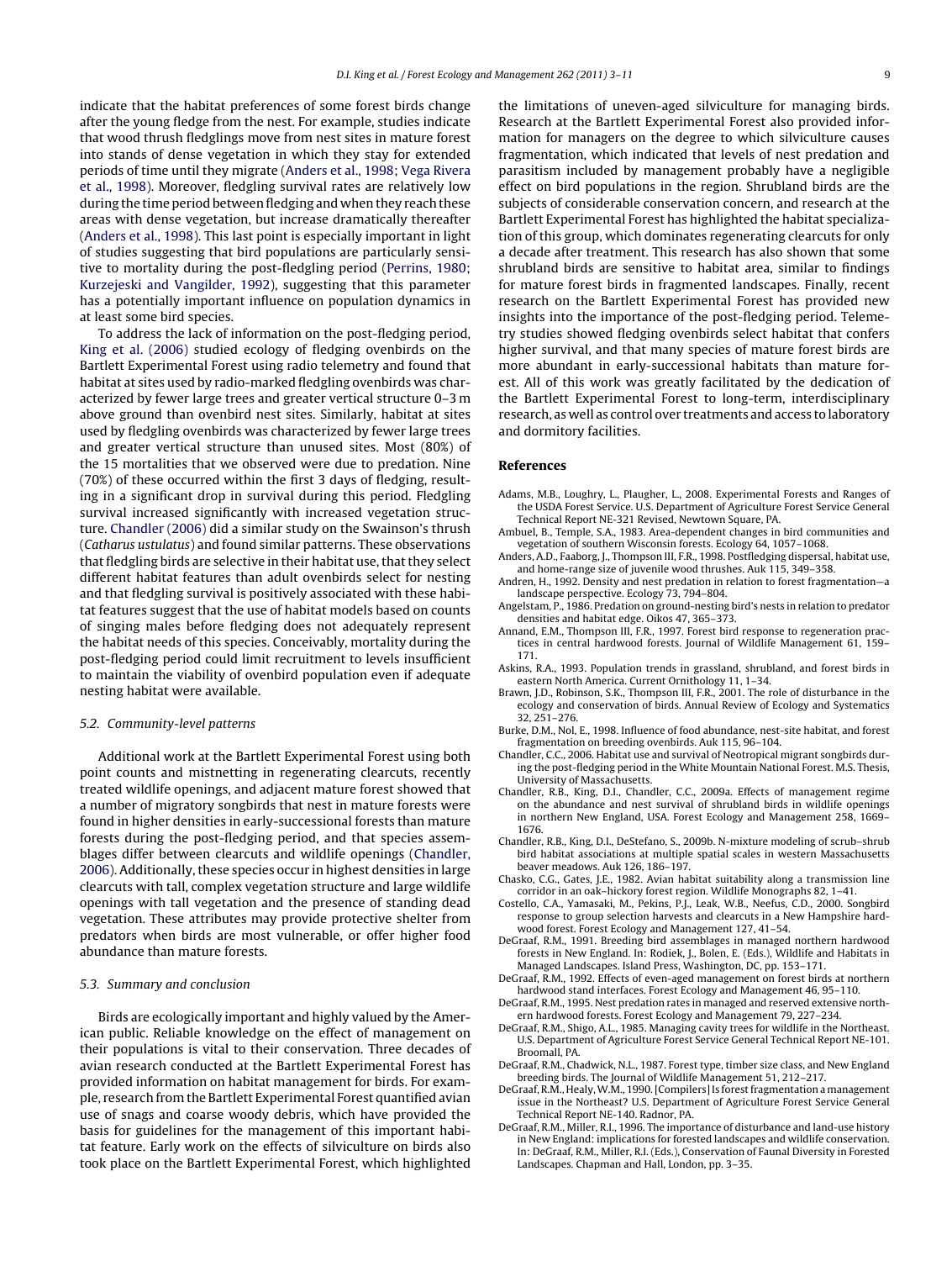- <span id="page-7-0"></span>DeGraaf, R.M., Yamasaki, M., 2001. New England Wildlife: Habitat, Natural History and Distribution. University Press of New England, Hanover, NH.
- DeGraaf, R.M., Yamasaki, M., 2003. Options for managing early-successional forest and shrubland bird habitats in the northeastern United States. Forest Ecology and Management 185, 179–191.
- DeGraaf, R.M., Yamasaki, M., Leak, W.B., Lester, A.M., 2006. Technical Guide to Forest Wildlife Habitat Management in New England. University of Vermont Press, Burlington, VT, 305 p.
- Dhondt, A.A., 1979. Summer dispersal and survivorship of juvenile great tits in southern Sweden. Oecologia 42, 139–157.
- Donovan, T.M., Thompson III, F.R., Faaborg, J., Probst, J.R., 1995. Reproductive success of migratory birds in habitat sources and sinks. Conservation Biology 9, 1380–1395.
- Flaspohler, D.J., Temple, S.A., Rosenfield, R.N., 2001. Species-specific edge effects on nest nuccess and breeding bird density in a forested landscape. Ecological Applications 1, 32–46.
- Forman, R.T., 1998. Roads and their major ecological effects. Annual Review of Ecology and Systematics 29, 207–231.
- Forsyth, D.J., Smith, D.A., 1973. Temporal variability in home ranges of eastern chipmunks (Tamias striatus) in a southeastern Ontario woodlot. American Midland Naturalist 90, 107–117.
- Galli, A., Leck, C., Forman, R., 1976. Avian distribution patterns in forest islands of different sizes in central New Jersey. Auk 93, 356–364.
- Gates, J.E., Gysel, L.W., 1978. Avian nest dispersion and fledging success in field-forest ecotones. Ecology 59, 871–883.
- Gates, J.E., Evans, D.R., 1998. Cowbirds breeding in Central Appalachians: spatial and temporal patterns and habitat selection. Ecological Application 8, 27–40.
- Healy, W.M., Brooks, R.T., DeGraaf, R.M., 1989. Cavity trees in sawtimber size oak stands in central Massachusetts. Northern Journal of Applied Forestry 6, 61–65.
- Hunter, M.L., 1990. Wildlife, Forests, and Forestry: Principles of Manag-ing Forests for Biological Diversity. Prentice Hall, Englewood Cliffs, NJ, p. 370.
- Hunter,W.C., Buehler, D.A., Canterbury, R.A., Confer, J.L., Hamel, P.B., 2001. Conservation of disturbance-dependent birds in eastern North America. Wildlife Society Bulletin 29, 440–455.
- IUCN (International Union for the Conservation of Nature), 2009. Red List of Threatened Species., http://www.iucnredlist.org/.
- Johnston, D.W., Odum, E.P., 1956. Breeding bird populations in relation to plant succession on the Piedmont of Georgia. Ecology 37, 50–62.
- King, D.I., Griffin, C.R., DeGraaf, R.M., 1996. Effect of clearcutting on habitat use and reproductive success of the Ovenbird in forested landscapes. Conservation Biology 10, 1380–1386.
- King, D.I., Griffin, C.R., DeGraaf, R.M., 1997. Effect of clearcut borders on distribution and abundance of forest birds in northern New Hampshire. Wilson Bulletin 109, 239–245.
- King, D.I., DeGraaf, R.M., Griffin, C.R., 1998a. Nest predator distribution among clearcut forest, forest edge and forest interior in an extensively forested landscape. Forest Ecology and Management 104, 151–156.
- King, D.I., DeGraaf, R.M., Griffin, C.R., 1998b. Edge-related nest predation in clearcut and groupcut stands. Conservation Biology 12, 1412–1415.
- King, D.I., DeGraaf, R.M., Griffin, C.R., 1999. Do predation rates on artificial nests accurately reflect predation rates on actual bird nests? Journal of Field Ornithology 70, 257–262.
- King, D.I., DeGraaf, R.M., 2000. Bird species diversity and nesting-success in mature, clearcut and shelterwood forest in northern New Hampshire, USA. Forest Ecology and Management 129, 227–235.
- King, D.I., DeGraaf, R.M., Champlin, P.J., Champlin, T.B., 2001. A new method for wireless video monitoring of bird nests. Wildlife Society Bulletin 29, 349–353.
- King, D.I., DeGraaf, R.M., 2002. The effect of forest roads on the reproductive success of forest passerine birds. Forest Science 48, 391–396.
- King, D.I., DeGraaf, R.M., Smith, M.L., Buonaccorsi, J., 2006. Habitat selection and habitat-specific survival of fledgling ovenbirds. Journal of Zoology 269, 414–421.
- King, D.I., DeGraaf, R.M., 2006. Predators at bird nests in a northern hardwood forest in New Hampshire. Journal of Field Ornithology 77, 239–243.
- Kurzejeski, E.W., Vangilder, L.D., 1992. Population management. In: Dickson, J.G. (Ed.), The Wild Turkey: Biology and Management. Stackpole Books, Harrisburg, PA, pp. 1165–1187.
- La Rouche, G.P., 2001. Birding in the United States: A Demographic and Economic Analysis Division of Federal Aid, Report 2001-1, U.S. Fish and Wildlife Service, Washington, DC, p. 24.
- Leak, W.B., Yamasaki, M., Kittredge, D.B., Jr., Lamson, N.I., Smith, M.L., 1997. Applied ecosystem management on nonindustrial forest land. U.S. Department of Agriculture Forest Service General Technical Report NE-239, Newtown Square, PA.
- Liebezeit, J.R., George, T.L., 2002. Nest predators, nest-site selection, and nesting success of the Dusky Flycatcher in a managed ponderosa pine forest. Condor 104, 507–517.
- Litvaitis, J.A., 1993. Response of early successional vertebrates to historic changes in land use. Conservation Biology 7, 866–873.
- Lorimer, C.G., 2001. Historical and ecological roles of disturbance in eastern North American forests: 9000 years of change. Wildlife Society Bulletin 29, 425–439.
- Lugo, A.E., Swanson, F.J., González, O.R., Adams, M.B., Palik, B., Thill, R.E., Brockway, D.G., Kern, C., Woodsmith, R., Musselman, R., 2006. Long-term research at the USDA forest service's experimental forests and ranges. BioScience 56, 39–48.
- Manolis, J.C., Andersen, D.E., Cuthbert, F.J., 2002. Edge effect on nesting success of ground nesting birds near regenerating clearcuts in a forest-dominated landscape. Auk 119, 955–970.
- May, P.G., 1982. Secondary succession and breeding bird community structure: patterns of resource utilization. Oecologia 55, 208–216.
- McGrath, R.D., 1991. Nestling weight and juvenile survival in the blackbird, Turdusmerula. Journal of Animal Ecology 60, 335–351.
- McClure, J.W., Lee, T.D., Leak, W.B., 2000. Gap capture in northern hardwoods: patterns of establishment an height growth in four species. Forest Ecology and Management 127, 181–189.
- Miller, G.W., Kochenderfer, J.N., Fekedulegn, D.B., 2006. Influence of individual reserve trees on nearby reproduction in two-aged Appalachian hardwood stands. Forest Ecology and Management 224, 241–251.
- Naef-Daenzer, B., Widmer, F., Nuber, M., 2001. Differential post-fledging survival of great and coal tits in relation to their condition and fledgling date. Journal of Animal Ecology 70, 730–738.
- Oehler, J.D., 2003. State efforts to promote early-successional habitats on public and private lands in the northeastern United States. Forest Ecology and Management 185, 169–177.
- Ortega, Y.K., Capen, D.E., 1999. Effects of forest roads on habitat quality for ovenbirds in a forested landscape. Auk 116, 937–946.
- Perrins, C.M., 1980. Survival of young great tits, Parus major. In: Nohring, R. (Ed.), Acta XVII Congressus Internationalis Ornithologici. Berlin, 1978, Deutsche Ornithologen-Gessellschaft, Berlin, pp. 159–174.
- Pietz, P.A., Granfors, D.A., 2000. Identifying predators and fates of grassland passerine nests using miniature video cameras. Journal of Wildlife Management 64, 71–87.
- Rich, A.C., Dobkin, D.S., Niles, L.J., 1994. Defining forest fragmentation by corridor width: the influence of narrow forest-dividing corridors on forest-nesting birds in New Jersey. Conservation Biology 8, 1109–1121.
- Ricklefs, R.E., 1969. An analysis of nesting mortality in birds. Smithsonian Contributions to Zoology, vol. 9. Smithsonian Institution, Washington, DC.
- Robbins, C.S., Dawson, D.K., Dowell, B.A., 1989. Habitat area requirements of breeding forest birds of the Middle Atlantic states. Wildlife Monographs, 103.
- Robinson, S.K., Thompson III, F.R., Donovan, T.M., Whitehead, D.R., Faaborg, J., 1995. Regional forest fragmentation and the nesting success of migratory birds. Science 267, 1987–1990.
- Rudnicky, T.C., Hunter Jr., M.L., 1993. Avian nest predation in clearcuts, forests and edges in a forest-dominated landscape. Journal of Wildlife Management 57, 358–364.
- Schlossberg, S., King, D.I., 2009. Postlogging succession and habitat usage of shrubland birds. Journal of Wildlife Management 73, 226–231.
- Sekercioglu, Ç., Daily, G.C., Ehrlich, R., 2004. Ecosystem consequences of bird declines. Proceedings of the National Academy of Science 101, 18042–18047.
- Shugart, H.H., James, D., 1973. Ecological succession of breeding bird populations in northwestern Arkansas. Auk 90, 62–67.
- Sloan, S.S., Holmes, R.T., Sherry, T.W., 1998. Depredation rates and predators at artificial bird nests in an unfragmented northern hardwoods forest. Journal ofWildlife Management 62, 529–539.
- Solomon, D.S., 1977. The influence of stand density and structure on growth of northern hardwoods in New England. U.S. Department of Agriculture Forest Service Research Paper NE-362, Newtown Square, PA.
- Solomon, D.S., Frank, R.M., 1983. Growth response of managed uneven-aged northern conifer stands. U.S. Department of Agriculture Forest Service Research Paper NE-517, Newtown Square, PA.
- Stake, M.M., Cimprich, D.A., 2003. Using video to monitor predation at Black-capped Vireo nests. Condor 105, 348–357.
- Stake, M.M., Faaborg, J., Thompson III, F.R., 2004. Video identification of predators at Golden-cheeked Warbler nests. Journal of Field Ornithology 75, 337–344.
- Sullivan, K., 1989. Predation and starvation: age-specific mortality in juvenile juncos (Junco phaenotus). Journal of Animal Ecology 58, 275–286.
- Temple, S.A., Carey, J.R., 1988. Modeling dynamics of forest interior bird populations in fragmented landscapes. Conservation Biology 2, 340–347.
- Thompson III, F.R., 1993. Simulated responses of a forest-interior bird population to forest management options in central hardwood forests of the United States. Conservation Biology 7, 325–333.
- Thompson III, F.R., Dijak, W.D., Kulowiec, T.G., Hamilton, D.A., 1992. Breeding bird populations in Missouri Ozark forests with and without clearcutting. Journal of Wildlife Management 56, 23–30.
- Thompson III, F.R., Dijak, W.D., Burhans, D., 1999. Video identification of predators at songbird nests in old fields. Auk 116, 259–264.
- Trani, M.K., Brooks, R.T., Schmidt, T.L., Rudis, V.A., Gabbard, C.M., 2001. Patterns and trends of early successional forests in the eastern United States. Wildlife Society Bulletin 29, 413–424.
- Trombulak, S.C., Frissell, C.A., 2000. Review of ecological effects of roads on terrestrial and aquatic systems. Conservation Biology 14, 18–30.
- Tubbs, C.H., DeGraaf, R.M., Yamasaki, M., Healy, W.M., 1987. Guide to wildlife tree management in New England northern hardwoods. U.S. Department of Agriculture Forest Service Technical Report NE-118, Newtown Square, PA.
- U.S. Forest Service, 2005. White Mountain National Forest: Land and Resource Management Plan. Laconia, New Hampshire, [http://www.fs.fed.us/r9/forests/](http://www.fs.fed.us/r9/forests/white_mountain/) white mountain/. Accessed 21 June 2007.
- Vega Rivera, J.H., Rappole, J.H., McShea, W.J., Haas, C.A., 1998. Wood thrush postfledging movements and habitat use in northern Virginia. Condor 100, 69–78.
- Webb, D.L., Behrend, D.F., Saisorn, B., 1977. Effect of logging on songbird populations in a northern hardwood forest. Wildlife Monographs 55, 1–35.
- Welsh, C.J.E., Healy, W.M., DeGraaf, R.M., 1992. Cavity-nesting bird abundance in thinned versus unthinned Massachusetts oak stands. Northern Journal of Applied Forestry 239, 6–9.